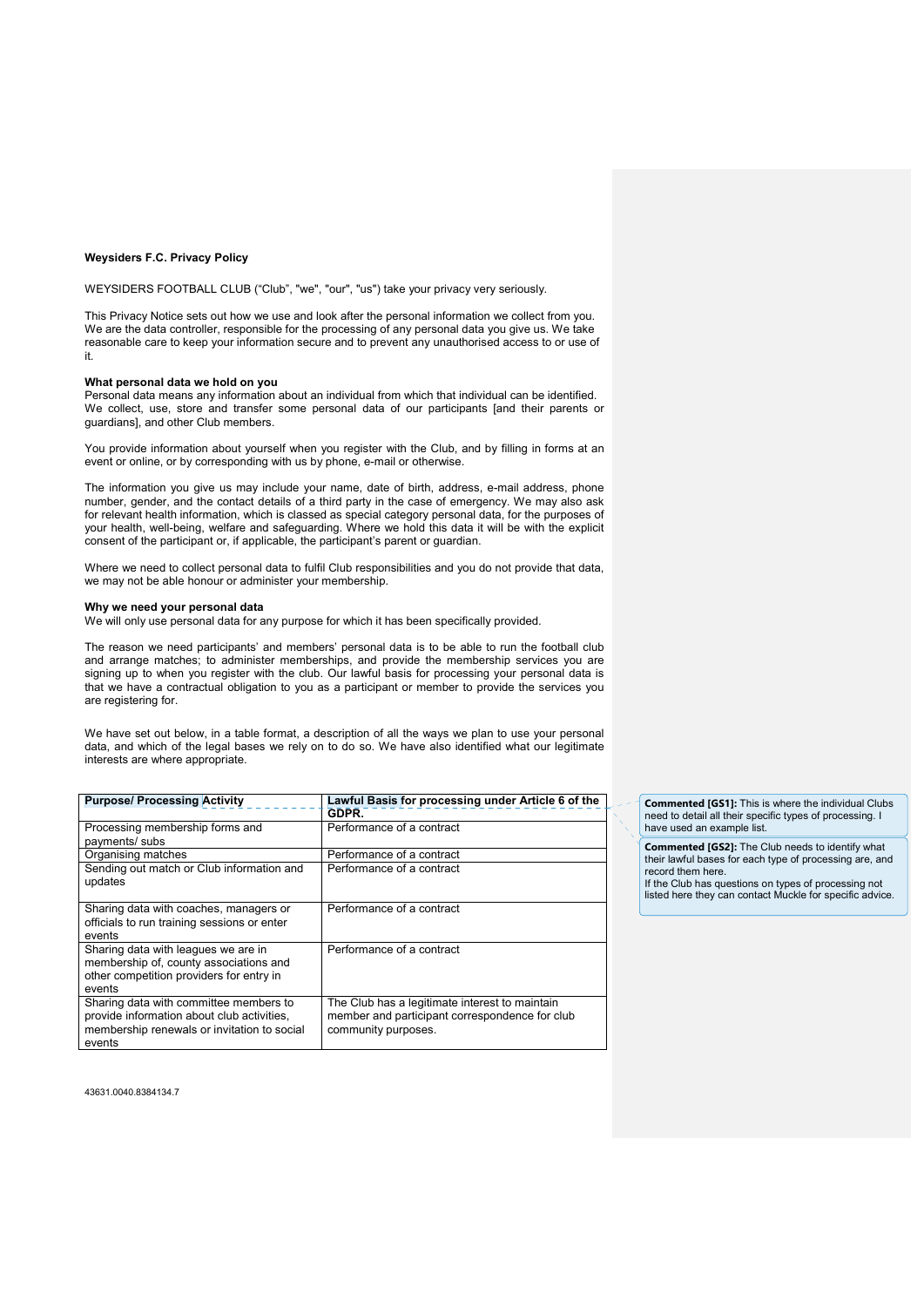| Sharing data with third party service or<br>facility providers | The Club has a legitimate interest to run the<br>organisation efficiently and as it sees fit. Provision of<br>some third party services is for the benefit of the |
|----------------------------------------------------------------|-------------------------------------------------------------------------------------------------------------------------------------------------------------------|
|                                                                | Club, participants and its members.                                                                                                                               |
| Sharing anonymised data with a funding                         | The Club has a legitimate interest to run the                                                                                                                     |
| partner as condition of grant funding e.g.                     | organisation efficiently and as it sees fit. Application                                                                                                          |
| Local Authority                                                | for funding is a purpose that benefits the Club,                                                                                                                  |
|                                                                | participants and its members.                                                                                                                                     |
| Publishing match and league results.                           | Consent. We will only publish your personal data in a                                                                                                             |
|                                                                | public domain, including <i>image</i> , name, age and                                                                                                             |
|                                                                | nationality on team sheet information on the website.                                                                                                             |
|                                                                | if you have given your consent for us to do so.                                                                                                                   |
| Sending out marketing information such as                      | Consent. We will only send you direct marketing if                                                                                                                |
| newsletters and information about                              | you are an existing member, participant or other                                                                                                                  |
| promotions and offers from sponsors                            | associated individual and you have not previously                                                                                                                 |
|                                                                | objected to this marketing, or, you have actively                                                                                                                 |
|                                                                | provided your consent.                                                                                                                                            |
| To ensure we understand possible health                        | <b>Consent.</b> We will only process details on your                                                                                                              |
| risks                                                          | medical history with your consent.                                                                                                                                |
| Contacting you                                                 | <b>Consent.</b> We will use whatever methods are                                                                                                                  |
|                                                                | convenient to contact you, using your personal                                                                                                                    |
|                                                                | contact information. Examples are: Email, text,                                                                                                                   |
|                                                                | WhatsApp, Messenger, mail. There may be others in                                                                                                                 |
|                                                                | the future.                                                                                                                                                       |

# **Who we share your personal data with**

When you become a member of the Club, your information, if you are a coach or volunteer will be or if you are another participant may be (depending upon which league(s) your team plays in) entered onto the Whole Game System database, which is administered by the FA. We also pass your information to the County FA and to leagues to register participants and the team for matches, tournaments or other events, and for affiliation purposes.

We may share your personal data with selected third parties, suppliers and sub-contractors such as referees, coaches or match organisers. Third-party service providers will only process your personal data for specified purposes and in accordance with our instructions.

We may disclose your personal information to third parties to comply with a legal obligation; or to protect the rights, property, or safety of our participants, members or affiliates, or others.

The Club's data processing may require your personal data to be transferred outside of the UK. Where the Club does transfer your personal data overseas it is with the sufficient appropriate safeguards in place to ensure the security of that personal data.

## **Protection of your personal data**

We have put in place appropriate security measures to prevent your personal data from being accidentally lost, used or accessed in an unauthorised way, altered or disclosed.

# **How long we hold your personal data**

We keep personal data on our participants and members while they continue to be a participant or member or are otherwise actively involved with the Club. We will delete this data <mark>seven</mark> years after a participant or member has left or otherwise ended their membership or affiliation, *if specifically requested and we are able to do so*. However, we will retain name, match appearance and goal scoring information in perpetuity. We may need to retain some personal data for longer for legal or regulatory purposes. The personal data that is stored on Whole Game System is subject to their privacy policy so we advise you review that policy together with this notice. If you would like your personal data to be deleted from Whole Game System then please contact them.

#### **Your rights regarding your personal data**

43631.0040.8384134.7

**Commented [CP3]:** Insert time period. The GDPR principle here is that personal data should not be kept for longer than is necessary for the purpose for which it was originally collected. Therefore, you cannot keep information after you have finished using it

for an unlimited time period.